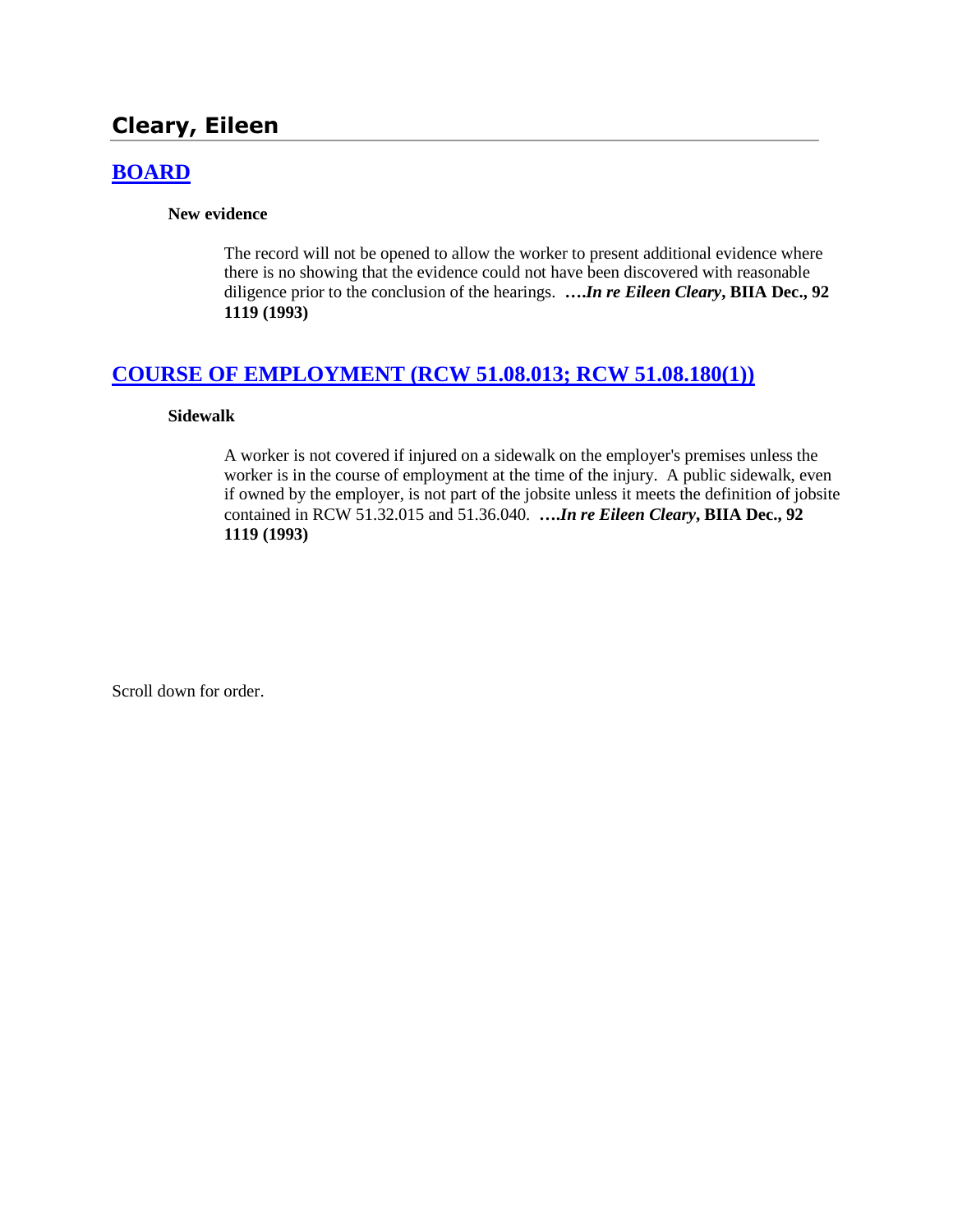## **BEFORE THE BOARD OF INDUSTRIAL INSURANCE APPEALS STATE OF WASHINGTON**

**)**

**IN RE: EILEEN P. CLEARY ) DOCKET NOS. 92 1119 & 92 1119-A**

**CLAIM NO. T-593702 ) DECISION AND ORDER**

APPEARANCES:

Claimant, Eileen P. Cleary, by Harpold & Leininger, P.C., per David R. Harpold, Attorney (Withdrawn), and by Cable, Haagensen, Benedict, Lybeck & McElroy, per James P. Murphy

Self-Insured Employer, Auburn General Hospital, by Schwabe, Williamson, Ferguson & Burdell, per Edith Bowler and Elizabeth K. Reeve, Attorneys at Law

This proceeding involves two consolidated appeals arising from the same industrial insurance claim. An appeal was filed by the claimant, Eileen P. Cleary, on March 4, 1992 from an order of the Department of Labor and Industries dated February 19, 1992 which cancelled a prior order and denied the claim because the injury occurred in a parking area and is not covered under the Industrial Insurance Laws in accordance with Section 51.08.013 (assigned Docket No. 92 1119). The appeal assigned Docket No. 92 1119-A is a cross-appeal filed by the self-insured employer, Auburn General Hospital, on April 6, 1992, from the same February 19, 1992 Department order. **REVERSED AND REMANDED.**

# **PROCEDURAL AND EVIDENTIARY MATTERS**

Pursuant to RCW 51.52.104 and RCW 51.52.106, this matter is before the Board for review and decision on a timely Petition for Review filed by the claimant, Eileen P. Cleary, to a Proposed Decision and Order issued on November 24, 1992 which reversed and remanded this claim to the Department to issue an order determining that the claim should be rejected because claimant's injury did not occur during the course of her employment or on her jobsite, and to reject any bills for services or treatment regarding this claim, except for those authorized by the self-insured employer for diagnosis.

The Board has reviewed the evidentiary rulings in the record of proceedings and finds that no prejudicial error was committed and said rulings are hereby affirmed.

1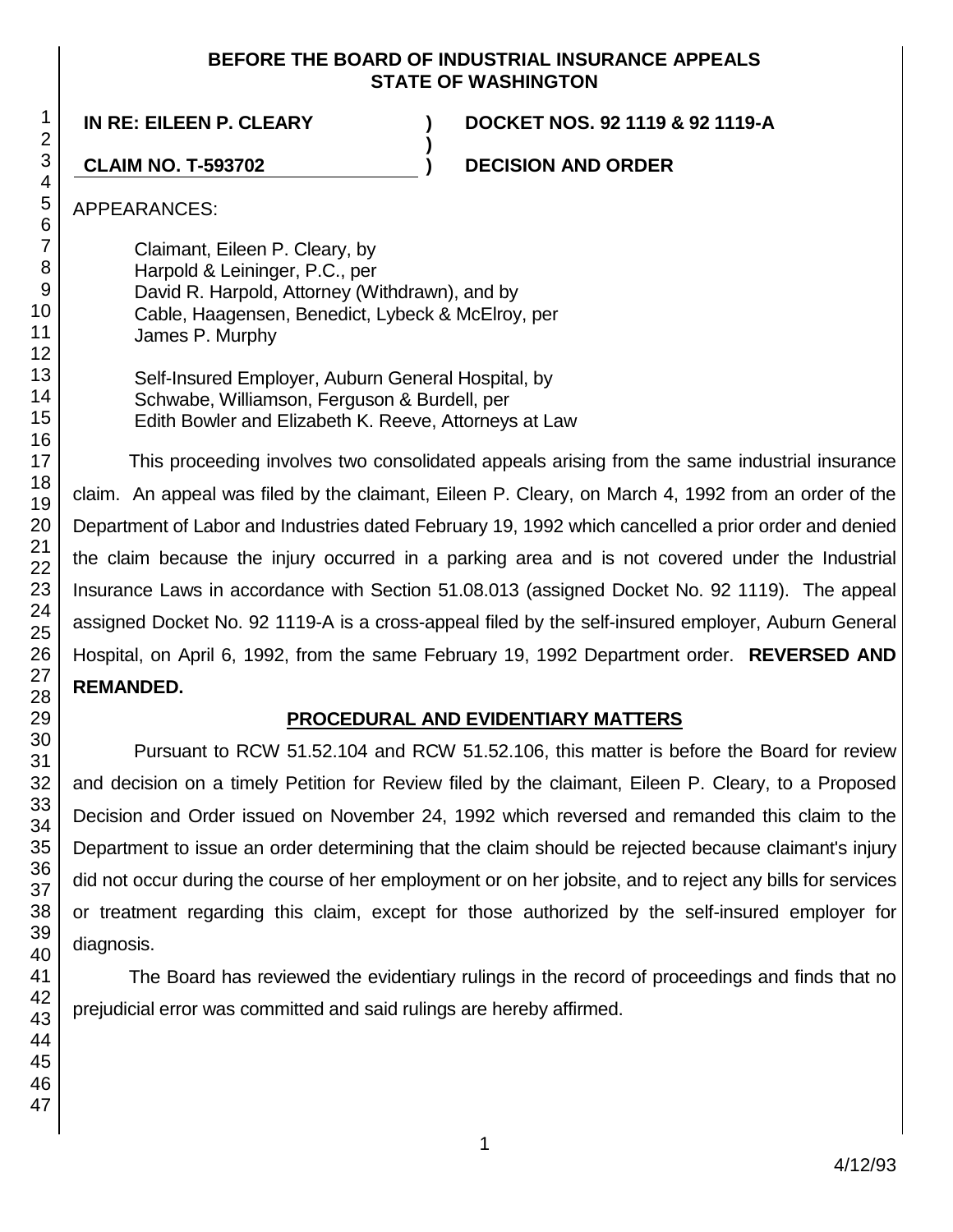## **DECISION**

The issue in both of these appeals is whether the Department properly rejected Ms. Cleary's claim for benefits under the Industrial Insurance Act. We agree with our industrial appeals judge's resolution of this issue. We have granted review because claimant's Petition for Review requests leave to submit additional evidence which she alleges to be crucial to her appeal. We have granted review in order to address Ms. Cleary's request.

The facts necessary for resolving this appeal are not seriously in dispute. On December 11, 1991, Ms. Cleary was employed by Auburn General Hospital, working a 3:30 P.M. to 11:30 P.M. shift. At approximately 8:30 P.M., during a work break, Ms. Cleary left the hospital premises to move her car from the far side of the hospital parking lot to an area, in the parking lot, closer to the hospital entrance. As she was returning to the hospital premises she fell on a sidewalk adjacent to the parking lot, across the street from the hospital, suffering serious injuries. The evidence supports our industrial appeals judge's finding that Ms. Cleary's injury did not occur in the parking lot, therefore, the Department order rejecting the claim based on the "parking lot exclusion" is incorrect as a matter of law.

Our industrial appeals judge also found, based on the evidence, that Ms. Cleary was not acting in the course of her employment and that the fall did not occur on her jobsite.

In addition to the legal arguments in support of the Petition for Review, Ms. Cleary requests this Board to remand the matter for additional proceedings to allow claimant to present evidence on the issue of ownership or control of the sidewalk where Ms. Cleary was injured. Attached to the Petition for Review are exhibits offered in support of claimant's contention that the sidewalk in question was owned by Auburn General Hospital.

On the issue of whether claimant should be allowed to present additional evidence, Rogers Walla Walla v. Ballard, 16 Wn. App. 81 (1976), is determinative. The Rogers court stated that a motion to reopen for newly discovered evidence is addressed to the sound discretion of the trial court, disturbed only on a showing of manifest abuse. The moving party must show that the proposed evidence was newly discovered and could not have been previously supplied with reasonable diligence. Id, at 90. (See, also, In re Christina M. Nelson, Dckt. No. 88 1221, (November 15, 1989) citing Rogers, in which a motion to reopen the record filed along with the Petition for Review was denied because of the moving party's failure to show reasonable diligence in producing relevant information prior to the time the hearings were concluded.)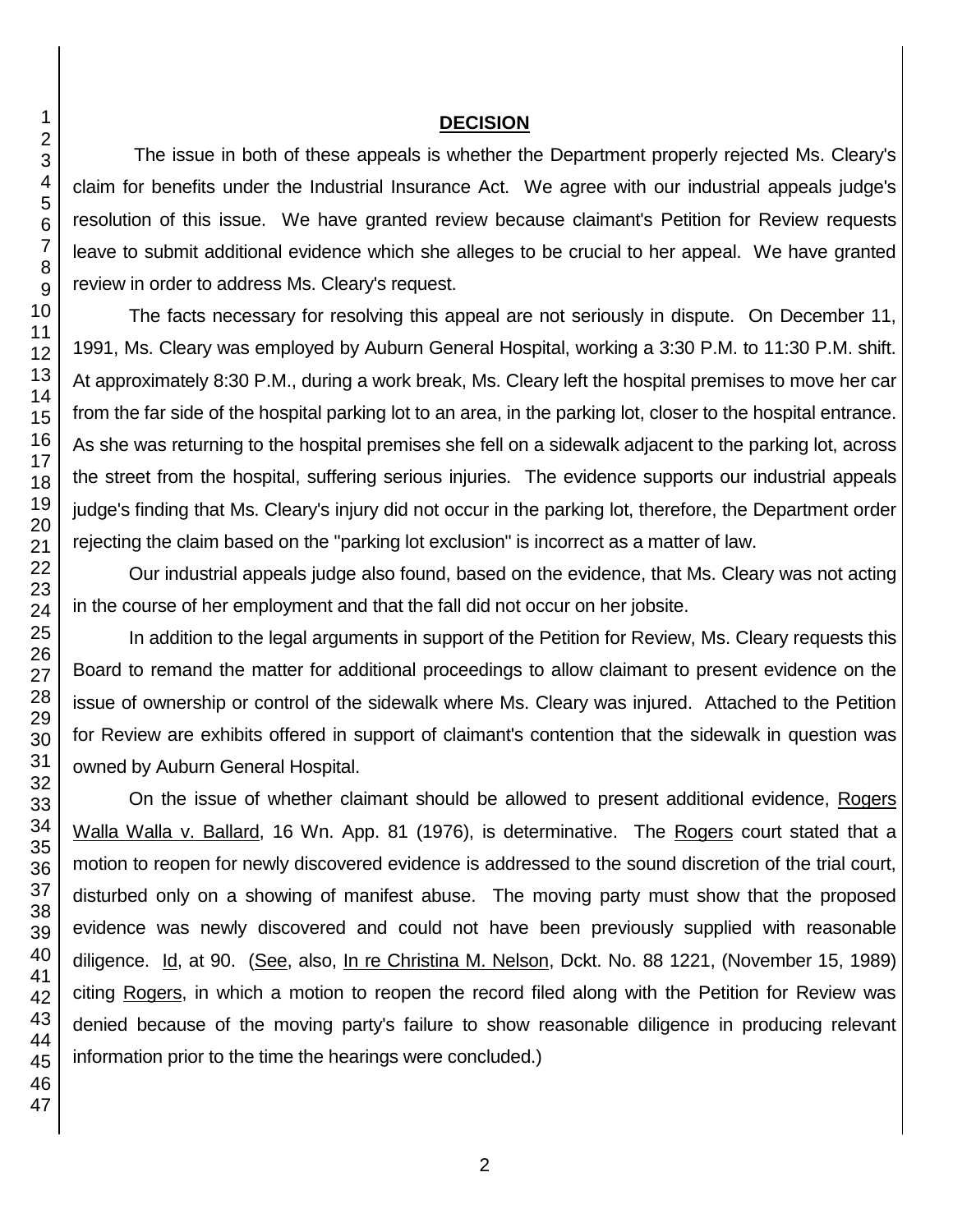In this case, claimant's new counsel apparently discovered the proffered evidence after the hearings were concluded in this matter. The Petition for Review states: "Little evidence was presented by claimant's former attorney establishing that the employer owned the property where the claimant fell . . . although the same was apparently obvious to persons who had visited the site." 1/21/93 Petition for Review at 1. There is no showing here of reasonable diligence on the part of claimant's former counsel, and it is apparent that information about ownership of the sidewalk in question was readily available prior to hearing. Under these circumstances, claimant's request to reopen the record must be denied. However, even if we were to assume for the sake of argument that Auburn General Hospital did own the sidewalk where Ms. Cleary fell, such evidence would not change the result in this appeal. Ms. Cleary argues that she is entitled to coverage under the Industrial Insurance Act, either because she was in the course of employment at the time of her unfortunate injury, or she was in furtherance of her employer's business when injured, or the sidewalk was part of her jobsite.

RCW 51.08.013 provides in relevant part:

Acting in the course of employment means the worker acting at his or her employer's direction or in the furtherance of his or her employer's business which shall include time spent going to and from work on the jobsite, as defined in RCW 51.32.015 and 51.36.040, insofar as such time is immediate to the actual time that the worker is engaged in the work process in areas controlled by his or her employer, except parking areas, and it is not necessary that at the time an injury is sustained by a worker he or she be doing the work on which his or her compensation is based or that the event be within time limits on which industrial insurance or medical aid premiums or assessments are paid.

RCW 51.32.015 defines "jobsite" as premises that "are occupied, used or contracted for by the employer for the business or work process in which the employer is then engaged." (RCW 51.36.040 essentially contains the same definition.)

As to Ms. Cleary's various theories for coverage under the Act, we agree with our industrial appeals judge that her injury did not occur while she was acting in furtherance of her employer's business. Ms. Cleary's decision to move her car was furthering her own interests, not those of her employer who neither directed nor required her to do so. Accordingly, we conclude that Ms. Cleary was not acting in furtherance of her employer's business when injured.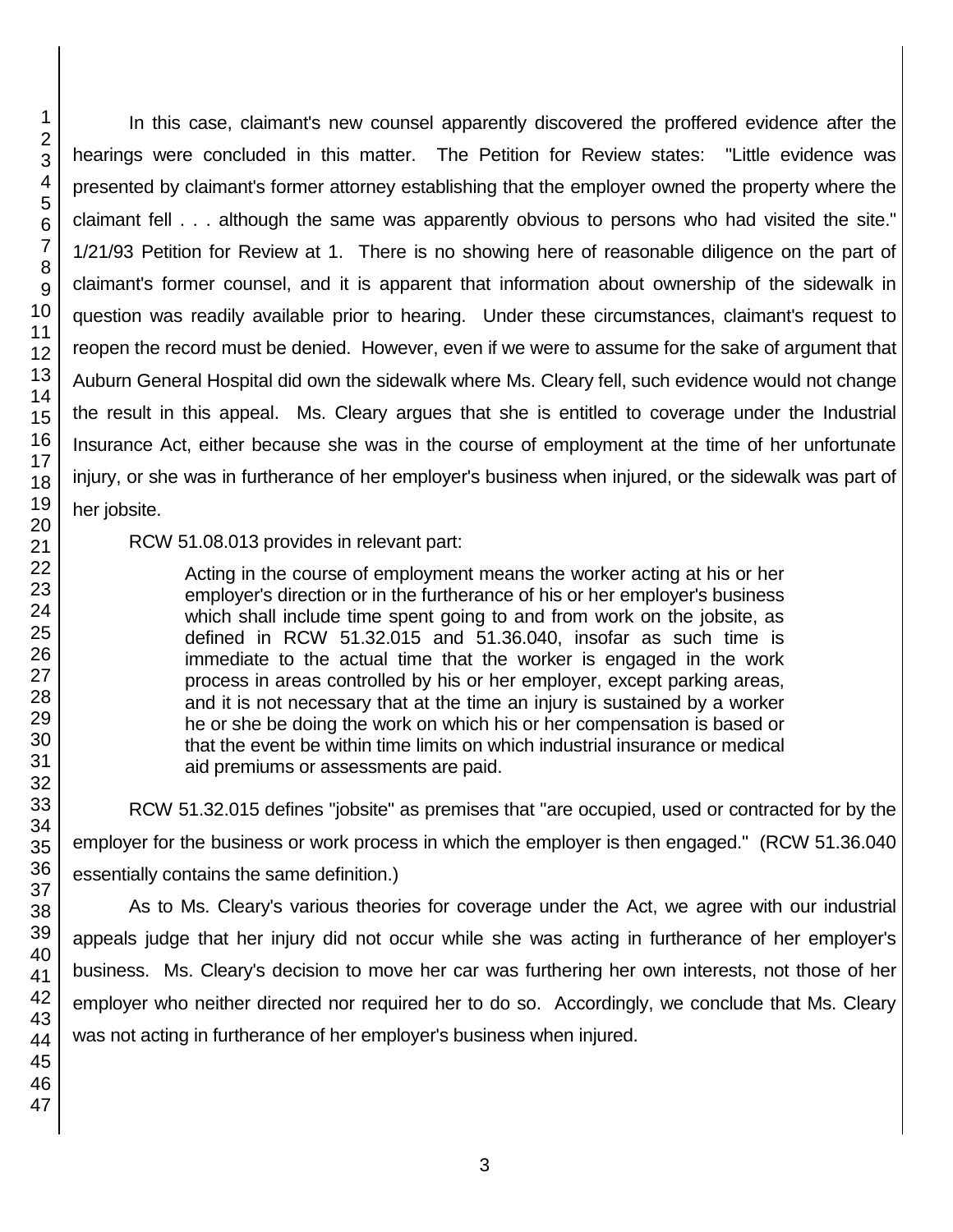Again, if we were to assume that Auburn General Hospital owned the sidewalk where Ms. Cleary fell, mere ownership of the sidewalk would not make it part of the jobsite for the purpose of determining industrial insurance coverage.

The definition of jobsite is quite explicit. Ownership alone is not a factor. In order to be considered part of the jobsite, the sidewalk would have to be "occupied, used or contracted for by the employer for the business or work process in which the employer is then engaged". RCW 51.32.015 and 51.36.040. It would be a strained interpretation indeed to hold that a public sidewalk, even if "owned" by the employer, is part of the premises used by the employer for the business or work process in which the employer is engaged.

We agree with our industrial appeals judge that the facts of this case are similar to the Supreme Court decision in Waddams v. Wright, 21 Wn.2d 603 (1944) in which the court ruled that a worker injured on a sidewalk on the employer's premises while walking home was not entitled to coverage because he was not furthering his employer's interests at the time of the injury. See, also, In re Guillermina Estrada, BIIA Dec., 68,514 (1989) where this Board ruled that a worker injured on a private road leading to his jobsite was not covered under the Industrial Insurance Act despite evidence the employer had an easement to use the road. The Board held the access road was not part of the worker's jobsite because the employer did not use or lease it for business.

After consideration of the Proposed Decision and Order and the Petition for Review and Response to Petition for Review, and a careful review of the entire record before us, we hereby enter

## **FINDINGS OF FACT**

1. On December 30, 1991, the Department of Labor and Industries received an application for benefits from the claimant, Eileen P. Cleary, alleging she sustained an industrial injury on December 11, 1991, during the course of her employment with Auburn General Hospital.

On February 19, 1992, the Department issued an order cancelling a prior January 9, 1992 order. The February 19, 1992 order denied the claim because the injury occurred in a parking lot and was therefore not covered by the Industrial Insurance Act.

On March 4, 1992, claimant filed a notice of appeal with the Board of Industrial Insurance Appeals from the February 19, 1992 order. On March 18, 1992, the Board issued an order granting the claimant's appeal and assigned it Docket No. 92 1119.

On April 6, 1992, the self-insured employer filed a notice of appeal with the Board from the February 19, 1992 order. On April 20, 1992, the Board